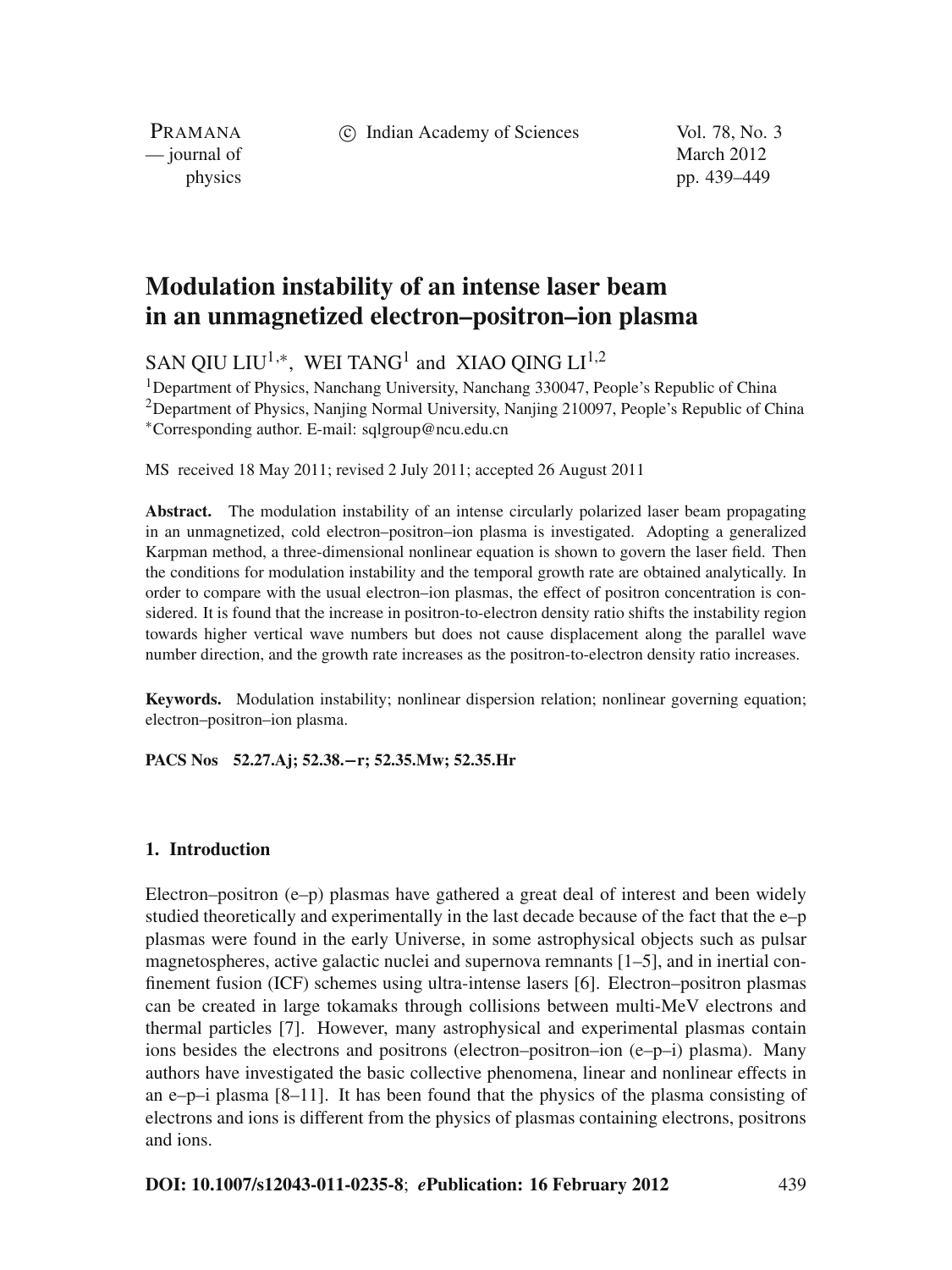Modulation instability (MI) is one of the most ubiquitous nonlinear effects in a plasma and it is a consequence of the interplay between nonlinear and dispersive effects. The MI of different waves in an e–p–i plasma has received great attention due to its importance in wave propagation [12–22]. As an example, Bains *et al* [12] derived a three-dimensional (3D) nonlinear Schrödinger equation by using the standard reductive perturbation technique for studying the MI of nonlinear ion-acoustic wave in a magnetized quantum e–p–i plasma. Moreover, Jehan *et al* [14] studied the nonlinear amplitude modulation of low-frequency electrostatic ion waves propagating in a collisionless magnetized e–p–i plasma, in which the MI of both ion-acoustic and ion-cyclotron-like modes were examined.

In laser–plasma interaction, the ponderomotive force originated from the electromagnetic (EM) waves arouses low-frequency perturbations of density, then they interact with the high-frequency EM waves so that the amplitude of the pump wave becomes modulated, and the MI of EM waves occurs. The development of MI would induce a variety of nonlinear processes such as field collapse and localization, filamentation, envelope solitons, envelope shocks, etc.  $[15-17]$ . The modulation instabilities of EM waves in both e–p–i and e–p plasmas were studied extensively  $[14,18-22]$ . Shatashvili *et al* [20] investigated the nonlinear wave dynamics in two-temperature e– p–i plasmas, in which the one-dimensional (1D) propagation of a circularly polarized EM wave was analysed and its MI was discussed. Kourakis *et al* [21] have considered the propagation of nonlinear amplitude-modulated EM wave in a pair plasma and e–p–i plasmas embedded in a uniform magnetic field, respectively. They analysed the MI based on the 1D nonlinear Schrödinger-type equation and found that the presence of the background ion species affected the stability profile of the modulated wave packets. Shukla *et al* [22] have taken into account the nonrelativistic temperature of an e–p–i plasma, and a pair of 3D nonlinear governing equations which admit a novel MI as well as 1D envelope electromagnetic solitons were derived and the modulated growth rate of the CPEM wave was obtained. Although the early works have investigated the MI of EM waves in relatively complicated plasmas (e.g., a plasmaembedded magnetic field, a plasma with temperature), these works mostly considered the 1D nonlinear governing equations in which transverse variations of laser field amplitude were ignored and very few papers have systematically explored a two- or threedimensional case.

It is well known that the 3D nonlinear governing equation for the envelope of laser field can be obtained straightforwardly by Karpman method from the nonlinear dispersion relation [23]. However, this model is limited to the wave field with one polarization. Thus, it will not be appropriate for the circularly or elliptically polarized EM waves with two polarizations, whereas, Li [24] has generalized Karpman method to the wave field with more than one polarization. Chen *et al* [25] employed it to investigate the MI of an elliptical polarization laser in a magnetized electron–ion plasma. Subsequently, this investigation was extended to an e–p plasma [26].

In this paper, we aim at studying the MI of an intense right-handed circularly polarized laser beam in a collisonless, unmagnetized and cold  $e-p-i$  plasma. The effect of the presence of positrons on the MI is considered. For this purpose, we adopt the generalized Karpman method to acquire the 3D nonlinear governing equation. The organization of the paper is as follows: In §2, the nonlinear dispersion relation for the laser radiation in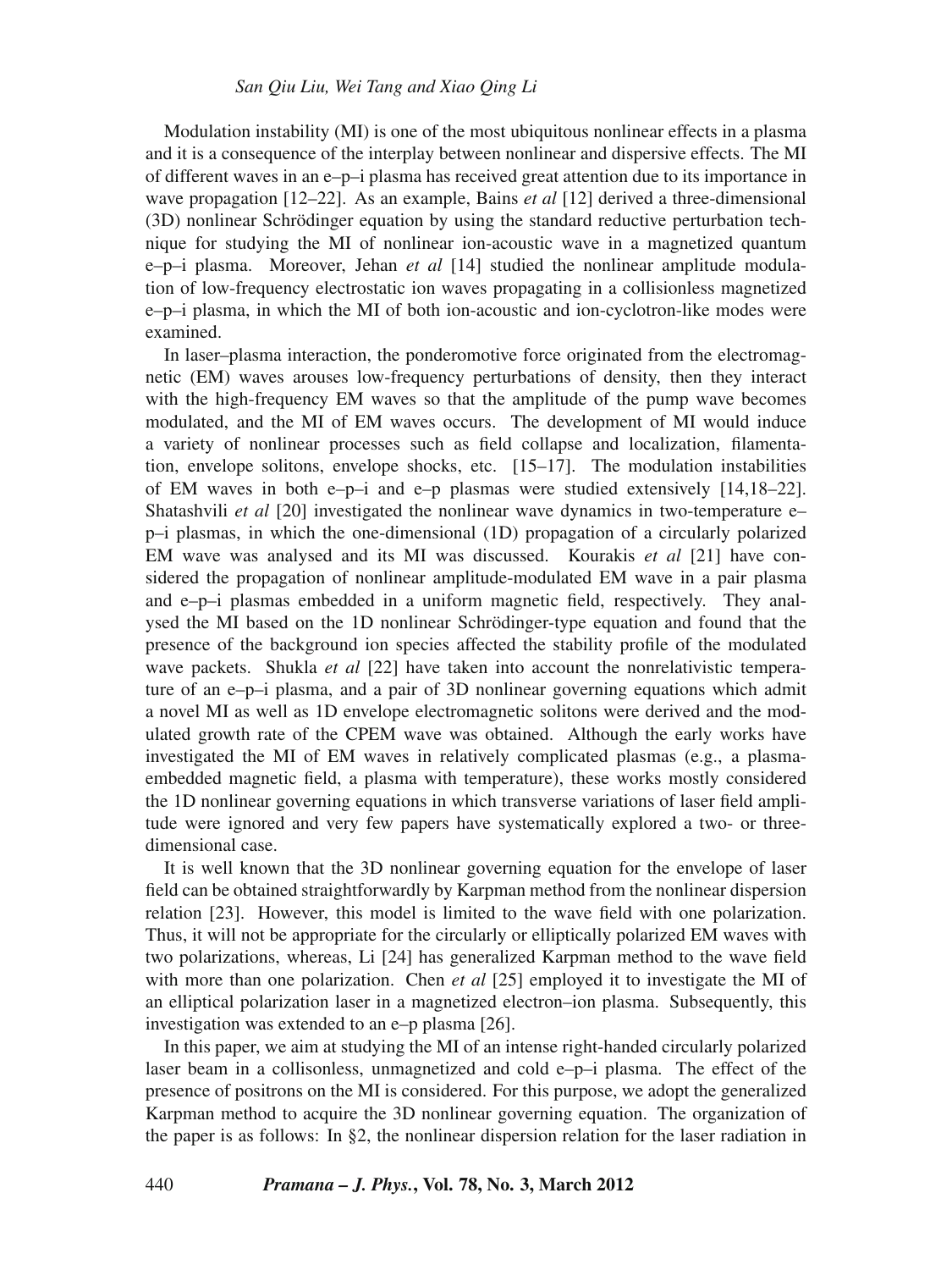the e–p–i plasma by means of Lorentz transformation is derived. In §3 the 3D nonlinear governing equation for the slowly-varying envelope of the laser electric field is obtained via the generalized Karpman method. Based on the nonlinear governing equation, the MI is analysed in §4. In §5, the discussion and conclusion are presented.

#### **2. Nonlinear dispersion relation**

The analysis in this section is based on the Lorentz transformation employed in ref. [27]. We consider the propagation of an intense, right-handed circularly polarized laser beam in a plasma comprising electrons, positrons and ions (suppose  $|q_e| = q_p, q_i; m_e = m_p$ ). The electric field is represented by

$$
\mathbf{E} = E_0(\mathbf{r}, t)(\mathbf{e}_x + i\mathbf{e}_y) \exp[i(k_0 z - \omega_0 t)], \tag{1}
$$

where  $E_0(\mathbf{r}, t)$  is the complex, slowly-varying electric field,  $k_0$  and  $\omega_0$  are the central wave number and frequency of the laser beam, respectively. The equations of motion for the particles are

$$
\frac{\mathrm{d}(\gamma_j m_j \mathbf{v}_j)}{\mathrm{d}t} = q_j \left[ \mathbf{E} + \frac{1}{c} \mathbf{v}_j \times \mathbf{B} \right],\tag{2}
$$

where  $m_j$ ,  $q_j$  are the rest mass and the charge of the particle specie *j* (for electrons,  $j = e$ ; for ions  $j = i$ ; for positrons  $j = p$ ),  $v_j$  is the particle quiver velocity induced by the EM waves,  $\gamma_j = (1 - v_j^2/c^2)^{-1/2}$  is the relativistic factor, **B** and *c* are the wave magnetic field and the speed of light in vacuum, respectively.

Let us suppose that an inertial reference frame *S'* moves relative to the laboratory frame *S* with velocity *nc* along *z*-axis, where *n* is the refractive index. From here on, we use the '' ' for the corresponding quantities in the frame S'. In the S' system, the space-time variable  $\xi$  (=  $t - nz/c$ ) becomes the transformed time variable  $t'$  (=  $(1 - n^2)^{-1/2}\xi$ ). As a result, the wave fields have no spatial dependence in the frame *S* . Hence, from the Faraday's law in Maxwell equations, we can conclude that the magnetic field  $\mathbf{B}'$  is a constant vector in the frame *S'* and here we assume  $\mathbf{B}' = 0$  for simplicity, and correspondingly, the Ampere theorem can be expressed as

$$
\dot{\mathbf{E}}' = -4\pi |q_e| [N_e'(\mathbf{v}_i' - \mathbf{v}_e') + N_p'(\mathbf{v}_p' - \mathbf{v}_i')]. \tag{3}
$$

Here we have used  $|q_e| = q_p$ ,  $q_i$  and consequently  $N'_e = N'_p + N'_i$  is satisfied in an e-p-i plasma in terms of  $\nabla' \cdot \mathbf{E}' = 4\pi \sum_j \rho'_j = 0$ , and eq. (2) may be written as

$$
-m_{e}\dot{\mathbf{u}}'_{e} = \frac{|q_{e}|\mathbf{E}'}{c} = m_{p}\dot{\mathbf{u}}'_{p} = m_{i}\dot{\mathbf{u}}'_{i},
$$
\n(4)

where  $\mathbf{u}'_j = \gamma'_j \mathbf{v}'_j/c$  are the reduced velocities of the particles. Then the equation of the motion of an electron in the *S'* system can be expressed as

$$
\ddot{\mathbf{u}}'_{e} + \left[ \frac{\omega'^{2}_{e}}{\gamma'_{e}} + \frac{\omega'^{2}_{p}}{\gamma'_{p}} + \mu_{1} \left( \frac{\omega'^{2}_{e}}{\gamma'_{i}} - \frac{\omega'^{2}_{p}}{\gamma'_{i}} \right) \right] \dot{\mathbf{u}}'_{e} = \left[ \mu'_{2} \frac{\omega'^{2}_{p}}{\gamma'_{p}} + \mu'_{1} \left( \frac{\omega'^{2}_{e}}{\gamma'_{i}} - \frac{\omega'^{2}_{p}}{\gamma'_{i}} \right) \right] \mathbf{e}_{z'}, \tag{5}
$$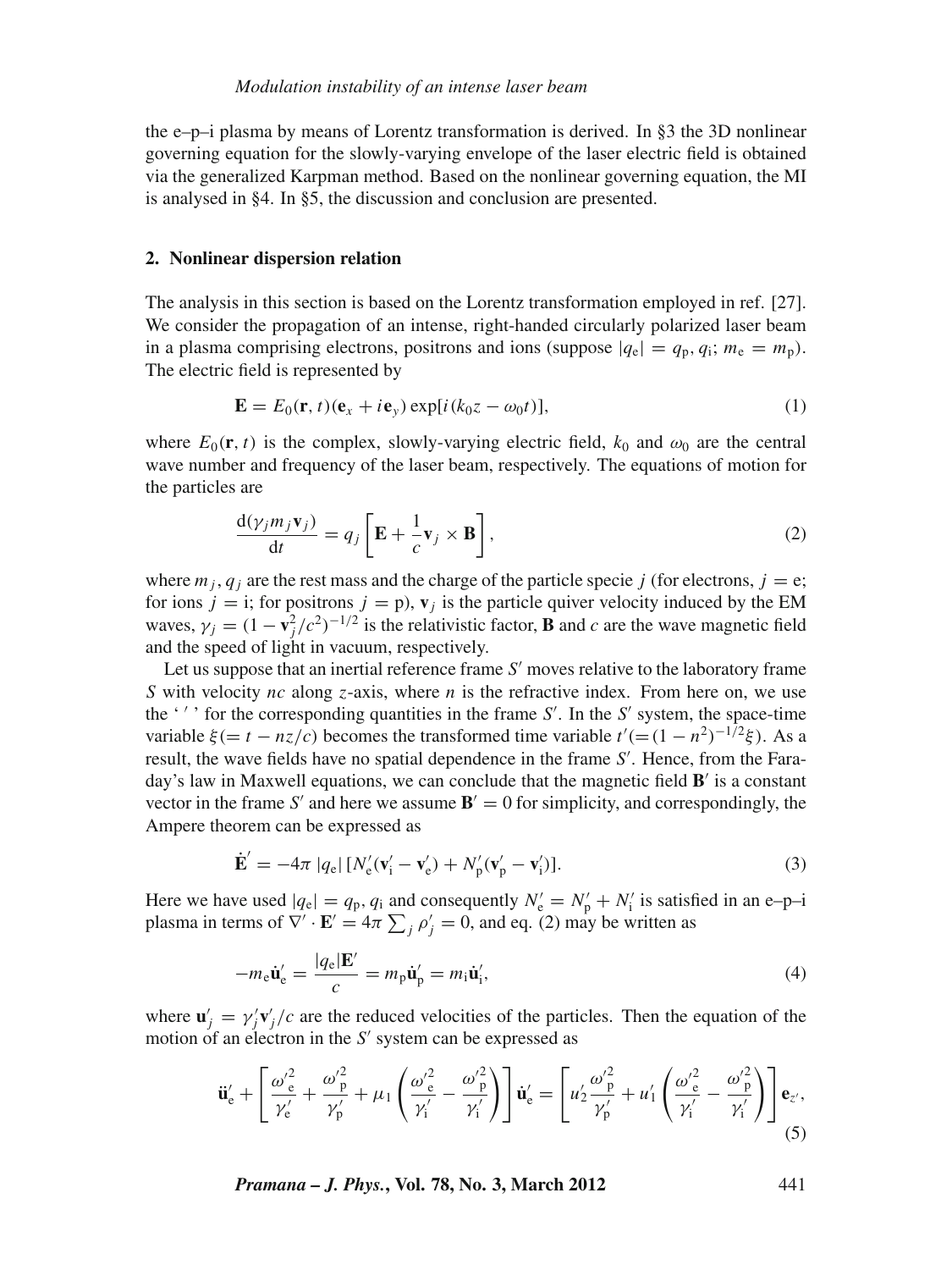where the condition  $m_e = m_p$  is utilized and  $\mu_1 = m_e/m_i$ ;  $u'_1$  and  $u'_2$  are constants;  $\omega_j^2 = 4\pi N_j q_j^2 / m_j$  is the squared plasma frequency of the *j*th particles in the *S'* system;  ${\bf e}_{z'}$  is a unit vector parallel to  $z'$ . We make an ansatz for the solution of eq. (5) in the following form:

$$
\mathbf{u}'_{e} = \mathbf{u}'_{\perp} e^{-i\omega' t'} + u'_{z'} \mathbf{e}_{z'},
$$
\n(6)

where  $\mathbf{u}'_{\perp}$ ,  $u'_{z'}$  are the velocities perpendicular and parallel to *z'*-axis, respectively, and they are all slowly varied compared to the fluctuation at frequency  $\omega'$ . Substituting eq. (6) into eq. (5), we obtain the dispersion relation in the  $S'$  system as

$$
\omega'^2 = \frac{\omega_e'^2}{\gamma_e'} + \frac{\omega_p'^2}{\gamma_p'} + \mu_1 \left( \frac{\omega_e'^2}{\gamma_i'} - \frac{\omega_p'^2}{\gamma_i'} \right). \tag{7}
$$

Meanwhile, substituting eq. (6) into eq. (4), we have

$$
\mathbf{E}' = \mathbf{E}'_{\perp} e^{-i\omega' t'},\tag{8}
$$

in which  $\mathbf{E}'_{\perp} = im_e c \omega' \mathbf{u}'_{\perp}/|q_e|$ . If we do transformation as follows:

$$
\mathbf{E}_{\perp} = \eta \mathbf{E}'_{\perp}, \quad E_z = E'_{z'}, \quad \omega = \eta \omega', \quad \eta = (1 - n^2)^{-1/2}, \tag{9}
$$

the quantities in the  $S'$  system can be transformed to the laboratory frame  $S$ . Finally, we obtain the nonlinear dispersion relation in the *S* frame from eq. (7):

$$
\omega^2 = k^2 c^2 + [(\omega_{\text{pe}}^2 + \omega_{\text{pp}}^2)(1 + u_\perp^2)^{-1/2} + \omega_{\text{pi}}^2 (1 + \mu_1^2 u_\perp^2)^{-1/2}] \left(1 - \frac{\nu_0^2}{c^2}\right), (10)
$$

where the quasineutrality condition in the equilibrium state  $N_p^0 + N_i^0 = N_e^0$  is utilized,  $\omega_{\text{p}j}^2 = 4\pi e^2 N_j^0 / m_j$ ,  $N_j^0$  are the squared plasma frequency and number density of the *j*th particles in the laboratory frame, respectively,  $v_0$  is the electron flow velocity in the  $z$ direction and  $u_{\perp}^2 = (q_e/m_e c\omega)^2 |\mathbf{E}_{\perp}|^2$ . Taking  $v_0^2/c^2 \ll 1$  into account, eq. (10) can be reduced to

$$
\omega^2 = k^2 c^2 + \left[ \left( \omega_{\text{pe}}^2 + \omega_{\text{pp}}^2 \right) \left( 1 + \frac{q_{\text{e}}^2 E_0^2}{m_{\text{e}}^2 c^2 \omega^2} \right)^{-1/2} + \omega_{\text{pi}}^2 \left( 1 + \mu_1^2 \frac{q_{\text{e}}^2 E_0^2}{m_{\text{e}}^2 c^2 \omega^2} \right)^{-1/2} \right].
$$
\n(11)

Equation (11) is the nonlinear dispersion relation for the intense circularly polarized laser beam in an e–p–i plasma. If the terms associated with the laser intensity in the square brackets of eq. (11) is absent, eq. (11) would reduce to the linear dispersion relation  $\omega^2 = k^2 c^2 + \omega_{\text{pe}}^2 + \omega_{\text{pp}}^2 + \omega_{\text{pi}}^2.$ 

On the other hand, transforming eq. (8) from the *S* system to the *S* system, we have

$$
\mathbf{E} = \mathbf{\Psi} \exp[-i(\omega_0 t - k_0 z)],\tag{12}
$$

where  $\Psi$ (= **E**<sub>⊥</sub> exp{−*i*[(ω−ω<sub>0</sub>)*t*−(*k*−*k*<sub>0</sub>)*z*]}) is the complex, slowly-varying envelope of the electric field and is governed by the nonlinear evolution equation that will be derived in the next section.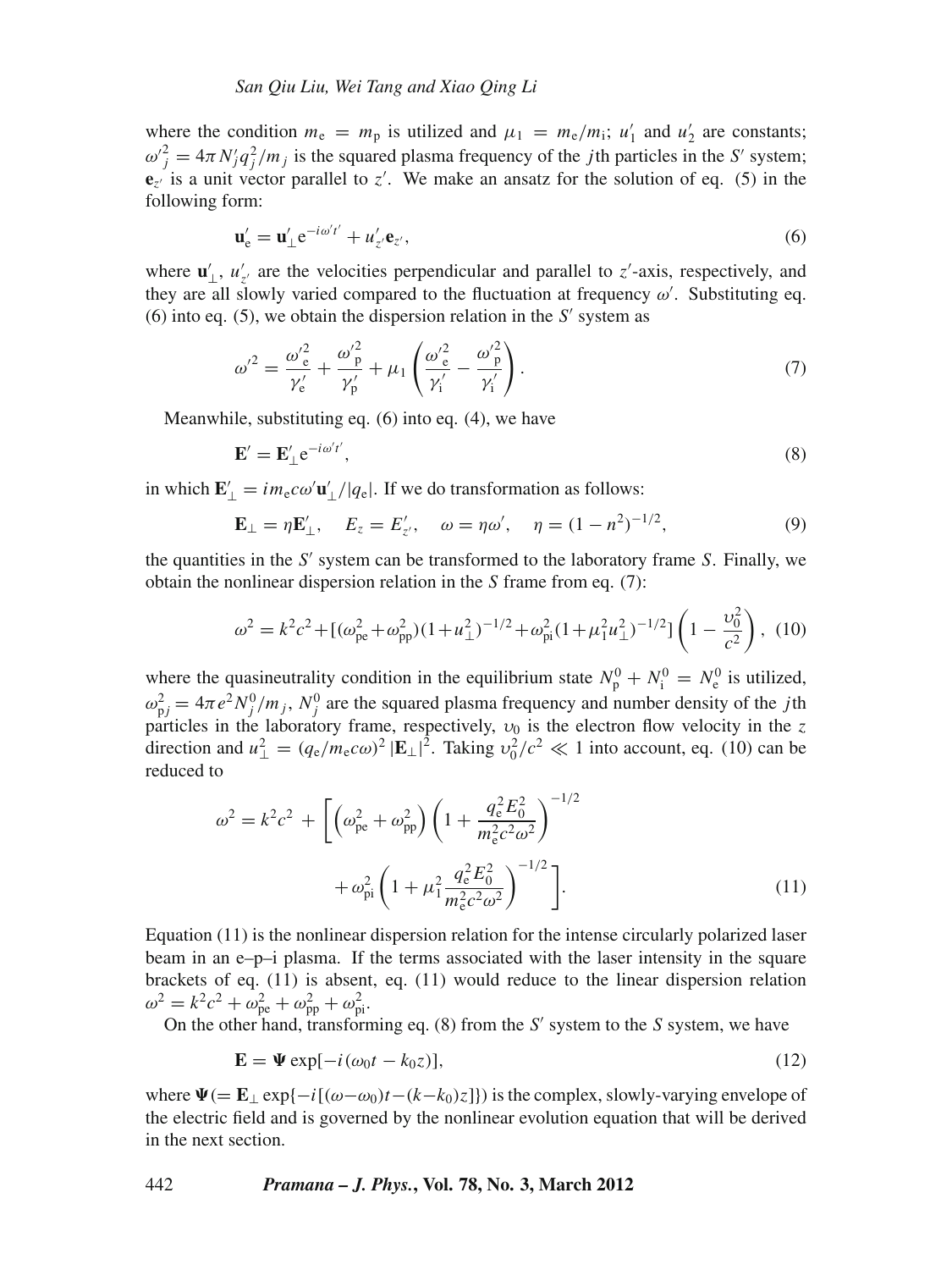#### **3. 3D nonlinear governing equation for the envelope of laser electric field**

The envelope of the pump laser electric field can be represented by

$$
\Psi(\mathbf{r},t) = \mathbf{a}(\mathbf{r},t) \exp[i\phi(\mathbf{r},t)],\tag{13}
$$

where  $\phi(\mathbf{r}, t) = \mathbf{k}_0 \cdot \mathbf{r} - \omega_0 t + \varphi(\mathbf{r}, t)$ . In the short wavelength approximation,

$$
-\phi_t \equiv \omega = \omega_0 - \varphi_t, \quad \nabla \phi \equiv \mathbf{k} = \mathbf{k}_0 + \nabla \varphi, \tag{14}
$$

where  $\mathbf{k}_0$  (= $k_0\mathbf{e}_z$ ) is the wave vector of the pump wave and subscript *t* denotes the total differential of time. We expand the dispersion relation  $\omega(k)$  in a Taylor series about  $k_0$ and retain terms up to third order

$$
\omega(k) - \omega(k_0) = \upsilon_{\mathbf{g}} \left[ \varphi_z + \frac{(\nabla_{\perp} \varphi)^2}{2k_0} \right] + \frac{1}{2} \dot{\upsilon}_{\mathbf{g}} \varphi_z^2, \tag{15}
$$

where  $v_g = (\partial \omega/\partial k)|_{k=k_0}$  and  $\dot{v}_g = (\partial^2 \omega/\partial k^2)|_{k=k_0}$  represent group velocity and group velocity dispersion of the wave envelope, respectively. Here, we have dropped the small term  $\nabla \varphi/k_0$ . To account for the nonlinear frequency shift of the EM wave, the nonlinear dispersion relation is taken to be [28]

$$
\tilde{\omega}(\mathbf{k}, a) = \omega(\mathbf{k}) + \alpha a^2,\tag{16}
$$

where  $a^2$  is the normalized laser intensity and it is straightforward to find that the nonlinear frequency shift grows when the normalized laser intensity goes stronger.  $\alpha$  is the nonlinear coefficient which has contributions from ponderomotive force and relativistic particle mass varition. By means of eq. (11), one finds

$$
\upsilon_{\rm g} = \frac{k_0 c^2}{\omega_0}, \quad \dot{\upsilon}_{\rm g} = \frac{c^2 (\omega_{\rm pe}^2 + \omega_{\rm pp}^2 + \omega_{\rm pi}^2)}{\omega_0^3}, \quad \alpha = -\frac{q_{\rm e}^2 (\omega_{\rm pe}^2 + \omega_{\rm pp}^2)}{4m_{\rm e}^2 c^2 \omega_0^3},\tag{17}
$$

where the term  $\mu_1^2 q_e^2 \omega_{pi}^2$  is elided in the expression of  $\alpha$  as  $\mu_1 \ll 1$ . Expanding the modulated wave field  $\mathbf{E}(\mathbf{r}, t)$  in a Fourier series yields

$$
\tilde{\Psi}_{\tilde{\omega},\mathbf{k}} = \mathbf{E}_{\tilde{\omega},\mathbf{k}} \exp\{i[(\mathbf{k} - \mathbf{k}_0) \cdot \mathbf{r} - (\tilde{\omega} - \omega_0)t]\},\tag{18}
$$

where  $\tilde{\Psi}_{\tilde{\omega},\mathbf{k}} = \Psi_{\tilde{\omega},\mathbf{k}} e^{[i(\mathbf{k}\cdot\mathbf{r}-\tilde{\omega}t)]}$ . After multiplying eq. (15) by eq. (18) and integrating over  $d\tilde{\omega}$  d**k**, and considering  $\tilde{\omega} - \omega_0 \rightarrow i\partial/\partial t$ ,  $\nabla \varphi = (\mathbf{k} - \mathbf{k}_0) \rightarrow -i\nabla$ , we have the nonlinear governing equation for waves with one polarization [23]. Note that, for waves with more than one polarization,  $\varphi_z^2$  and  $(\nabla_\perp \varphi)^2$  should be replaced by  $(\nabla \times \nabla \times)_z - (\nabla \nabla \cdot)_z$  and  $(\nabla \times \nabla \times)_{\perp} - (\nabla \nabla \cdot)_{\perp}$  respectively. Then we can obtain [24]

$$
i\left(\frac{\partial\Psi}{\partial t} + \nu_{g}\frac{\partial\Psi}{\partial z}\right) + \frac{1}{2}\dot{\nu}_{g}[-(\nabla\times\nabla\times)_{z}\Psi + (\nabla\nabla\cdot)_{z}\Psi] + \frac{1}{2}\frac{\nu_{g}}{k_{0}}[(\nabla\nabla\cdot)_{\perp}\Psi - (\nabla\times\nabla\times)_{\perp}\Psi] - \alpha|\Psi|^{2}\Psi = 0,
$$
(19)

where the fourth term on the left-hand side of eq. (19) represents shift in plasma frequency due to the density fluctuations, i.e., the usual modulation perturbations resulting from density rarefaction by ponderomotive force [29]. Equation (19) describes the evolution of the envelope of the laser electric field and is the desired equation for studying the MI of the circularly polarized laser beam in an e–p–i plasma. Evidently,  $-\alpha/\dot{v}_g > 0$ , and thus the MI can be excited. The MI will develop, finally resulting in the formation of a stable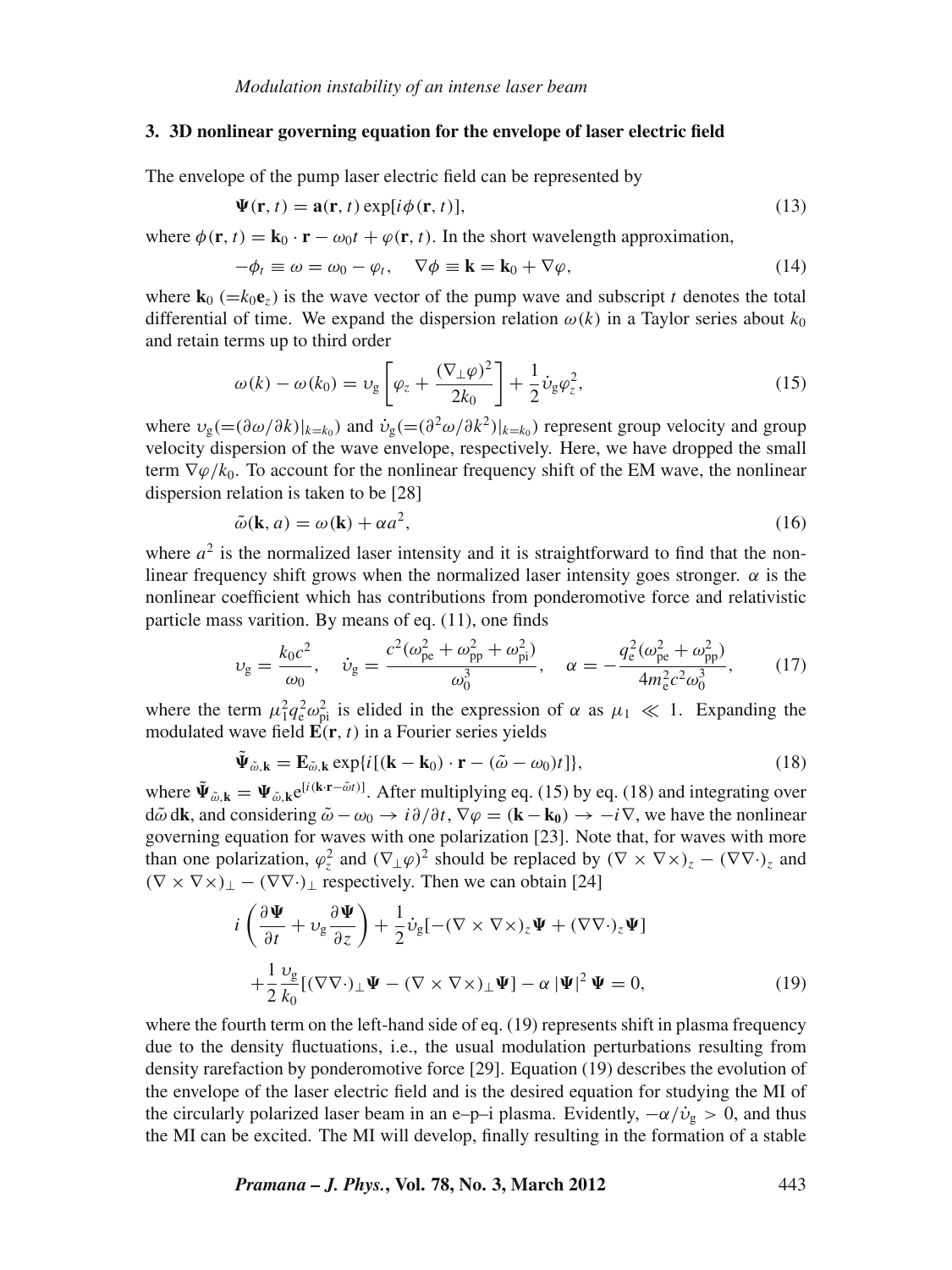structure, namely, the well-known envelope soliton, because of the competition between dispersion and nonlinear effects.

#### **4. Analysis of modulation instability**

Now let us turn our attention to the problem of the stability of nonlinear monochromatic waves in the Liapunov sense [30] for eq. (19). Firstly, we make the following substitutions:

$$
\tilde{t} = k_0^2 \dot{v}_{\rm g} t, \quad \tilde{x} = \sqrt{2} k_0 \left(\frac{k_0 \dot{v}_{\rm g}}{v_{\rm g}}\right)^{1/2} x, \quad \tilde{y} = \sqrt{2} k_0 \left(\frac{k_0 \dot{v}_{\rm g}}{v_{\rm g}}\right)^{1/2} y,
$$
\n
$$
\tilde{z} = \sqrt{2} k_0 z, \quad \tilde{\Psi} = \frac{|q_{\rm e}|\Psi}{m_{\rm e} c \omega_0},
$$

then eq. (19) is written as

$$
i(\tilde{\Psi})_{\tilde{t}} + i\beta_1(\tilde{\Psi})_{\tilde{z}} + \tilde{\nabla}^2 \tilde{\Psi} + \beta_2 \tilde{N} \tilde{\Psi} = 0, \qquad (20)
$$

in which we have assumed

$$
\tilde{N} = -|\tilde{\Psi}|^2. \tag{21}
$$

Adding Laplace operator at the two sides of eq. (21), we obtain

$$
\tilde{\nabla}^2 \tilde{N} = -\tilde{\nabla}^2 |\tilde{\Psi}|^2, \tag{22}
$$

where  $\beta_1 = \sqrt{2}v_g/k_0\dot{v}_g$ ,  $\beta_2 = \alpha m_e^2 c^2 \omega_0^2 / q_e^2 k_0^2 \dot{v}_g$ , and  $\tilde{N}$  is the dimensionless electron density perturbation. It is worth noting that eqs (20)–(22) are not isotropic because the field envelope  $\tilde{\Psi}$  is a slowly varied vector function related to the *x*, *y*, *z* directions. Also, the flowing form of plane wave,

$$
\tilde{\Psi}_{\mathcal{I}} = \tilde{\Psi}_0 \exp[i(\tilde{K}_0 \tilde{z} - \tilde{\Omega}_0 \tilde{t})], \quad \tilde{N}_{\mathcal{I}} = 0 \tag{23}
$$

is a solution of eqs (20) and (22), provided that  $\tilde{\Omega}_0 = \beta_1 \tilde{K}_0 + \tilde{K}_0^2$ ,  $\tilde{\mathbf{K}}_0 \cdot \tilde{\mathbf{\Psi}}_0 \propto \tilde{\mathbf{K}}_0 \cdot \mathbf{e}_0 = 0$ ,  $\tilde{\mathbf{K}}_0 = \tilde{K}_0 \mathbf{e}_{\tilde{z}}$ , where  $\tilde{\Psi}_0$ ,  $\tilde{K}_0$  and  $\tilde{\Omega}_0$  are the initial dimensionless peak amplitude, wave number and frequency, respectively. In order to investigate the stability of the solution, we assume the presence of small perturbations ( $\delta \tilde{\Psi}$ ,  $\tilde{N}_{II}$ ) to the solution; if the amplitudes of the disturbance are amplified, then the solution is unstable in the Liapunov sense. Linearizing eqs (20) and (22) with respect to the perturbations yields

$$
i(\delta\tilde{\Psi})_{\tilde{t}} + i\beta_1(\delta\tilde{\Psi})_{\tilde{z}} + \tilde{\nabla}^2(\delta\tilde{\Psi}) + \beta_2 \tilde{N}_{\Pi}\tilde{\Psi}_{\Pi} = 0, \tag{24}
$$

$$
-\tilde{\nabla}^2 \tilde{N}_{II} = \tilde{\nabla}^2 [|\tilde{\Psi}_I \cdot (\delta \tilde{\Psi})^* + \tilde{\Psi}_I^* \cdot (\delta \tilde{\Psi})|]. \tag{25}
$$

We study the following forms of the perturbations:

$$
\delta \tilde{\Psi} = [(\tilde{\Psi}_1 + \tilde{\Psi}_2) e^{i(\tilde{\mathbf{K}} \cdot \tilde{\mathbf{r}} - \tilde{\Omega} \tilde{t})} + (\tilde{\Psi}_1^+ + \tilde{\Psi}_2^+) e^{-i(\tilde{\mathbf{K}} \cdot \tilde{\mathbf{r}} - \tilde{\Omega} \tilde{t})}] e^{i(\tilde{K}_0 \tilde{z} - \tilde{\Omega}_0 \tilde{t})}, \tag{26}
$$

$$
\tilde{N}_{\rm II} = \frac{\tilde{N}}{2} \left[ e^{i(\tilde{\mathbf{K}} \cdot \tilde{\mathbf{r}} - \tilde{\Omega} \tilde{t})} + e^{-i(\tilde{\mathbf{K}} \cdot \tilde{\mathbf{r}} - \tilde{\Omega} \tilde{t})} \right],\tag{27}
$$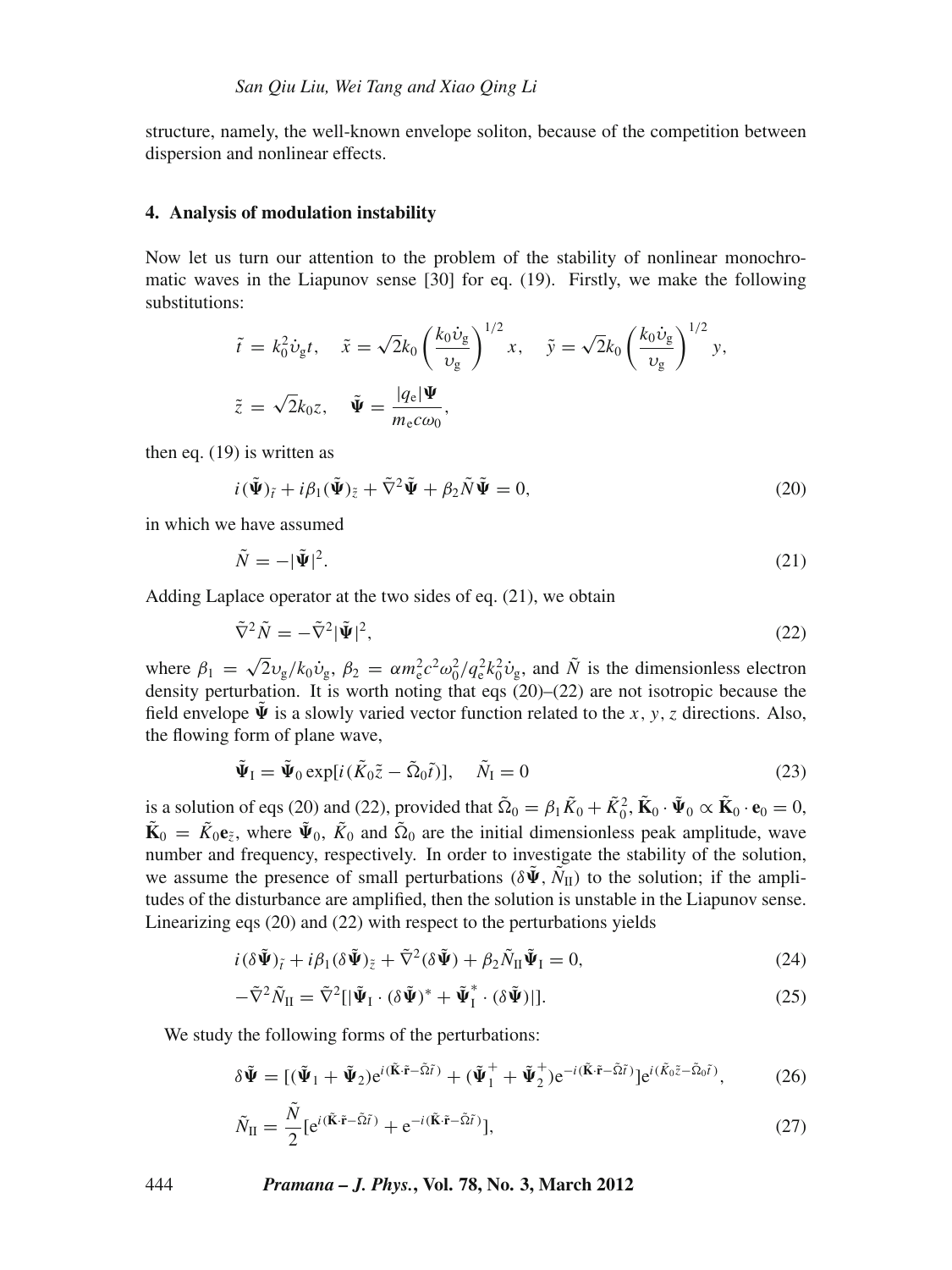where  $\tilde{\mathbf{K}}(\tilde{\Omega})$  is the dimensionless perturbed wave vector (frequency). The amplitude of longitudinal perturbations  $(\tilde{\Psi}_1, \tilde{\Psi}_1^+)$  and amplitude of the transverse perturbations  $(\tilde{\Psi}_2, \tilde{\Psi}_2^+)$  are independent of time-space and they can be expressed as

$$
\tilde{\Psi}_1 = \tilde{\psi}_1 \mathbf{e}_1, \qquad \tilde{\Psi}_1^+ = \tilde{\psi}_1^* \mathbf{e}_1^+, \qquad \mathbf{e}_1 \| \tilde{\mathbf{K}}_+, \qquad \mathbf{e}_1^+ \| \tilde{\mathbf{K}}_-, \tag{28}
$$

$$
\tilde{\Psi}_2 = \tilde{\psi}_2 \mathbf{e}_2, \qquad \tilde{\Psi}_2^+ = \tilde{\psi}_2^* \mathbf{e}_2^+, \qquad \mathbf{e}_2 \perp \tilde{\mathbf{K}}_+, \qquad \mathbf{e}_2^+ \perp \tilde{\mathbf{K}}_-, \tag{29}
$$

where  $\tilde{\mathbf{K}}_{\pm} = \tilde{\mathbf{K}} \pm \tilde{\mathbf{K}}_0$ ,  $\tilde{\Omega}_{\pm} = \tilde{\Omega} \pm \tilde{\Omega}_0$ , while  $\mathbf{e}_1$ ,  $\mathbf{e}_1^+$ ,  $\mathbf{e}_2$  and  $\mathbf{e}_2^+$  are unit vectors. Substituting eqs (23), (26) and (27) into eq. (24) and its conjugate equation yields

$$
[\tilde{\Omega}_{+} - \beta_1 (\tilde{K}_{\tilde{z}} + \tilde{K}_0) - \tilde{K}_+^2](\tilde{\psi}_1 \mathbf{e}_1 + \tilde{\psi}_2 \mathbf{e}_2) = -\frac{\tilde{N}}{2} \beta_2 \tilde{\Psi}_0, \tag{30}
$$

$$
[-\tilde{\Omega}_{-} + \beta_{1}(\tilde{K}_{\tilde{z}} - \tilde{K}_{0}) - \tilde{K}_{-}^{2}](\tilde{\psi}_{1}\mathbf{e}_{1}^{+} + \tilde{\psi}_{2}\mathbf{e}_{2}^{+}) = -\frac{\tilde{N}}{2}\beta_{2}\tilde{\Psi}_{0}^{*},
$$
\n(31)

where  $\tilde{K}_{\tilde{z}} = |\tilde{\mathbf{K}}| \cos \theta$ ,  $\theta$  is the angle between  $\tilde{\mathbf{K}}$  and  $\tilde{\mathbf{K}}_0$ ;  $\tilde{\boldsymbol{\Psi}}_0^*$  is the complex conjugate function of  $\tilde{\Psi}_0$ . Similarly, one gets from eq. (25)

$$
-\frac{\tilde{N}}{2} = \tilde{\Psi}_0 \cdot (\tilde{\psi}_1 \mathbf{e}_1^+ + \tilde{\psi}_2 \mathbf{e}_2^+) + \tilde{\Psi}_0^* \cdot (\tilde{\psi}_1 \mathbf{e}_1 + \tilde{\psi}_2 \mathbf{e}_2).
$$
 (32)

Combining eqs (30), (31) and (32), we obtain the dispersion equation of MI including the longitudinal and transverse perturbations

$$
\tilde{K}^4 - (\tilde{\Omega} - \beta_1 \tilde{K}_{\tilde{z}} - 2\tilde{K}_{\tilde{z}} \tilde{K}_0)^2 = \beta_2 |\tilde{\Psi}_0|^2 [(-\tilde{\Omega} + \beta_1 \tilde{K}_{\tilde{z}}\n- \tilde{K}^2 + 2\tilde{K}_{\tilde{z}} \tilde{K}_0) F + (\tilde{\Omega} - \beta_1 \tilde{K}_{\tilde{z}} - \tilde{K}^2 - 2\tilde{K}_{\tilde{z}} \tilde{K}_0) G],
$$
\n(33)

with

$$
F = (\cos^2 \theta_+ + \cos^2 \alpha_+), \quad \cos \theta_+ = \mathbf{e}_0 \cdot \mathbf{e}_1, \quad \cos \alpha_+ = \mathbf{e}_0 \cdot \mathbf{e}_2,
$$
  
\n
$$
G = (\cos^2 \theta_- + \cos^2 \alpha_-), \quad \cos \theta_- = \mathbf{e}_0 \cdot \mathbf{e}_1^+, \quad \cos \alpha_- = \mathbf{e}_0 \cdot \mathbf{e}_2^+.
$$
 (34)

One can acquire  $\pi/2 - \theta_+ \leq \alpha_+ \leq \pi/2 + \theta_+$  from the geometry relationship of  $e_1$ and **e**<sub>2</sub>. Likewise, we have  $\pi/2 - \theta_- \le \alpha_- \le \pi/2 + \theta_-$ . Accordingly, we can infer  $\cos^2 \theta_+ \leq F \leq 1$  and  $\cos^2 \theta_- \leq G \leq 1$ . Equation (33) is a general dispersion equation to study the modulation instabilities for the perturbations appearing at any direction, e.g., by considering the transverse perturbations, the reduced dispersion equation can be obtained by replacing *F* and *G* by  $\cos^2 \alpha_+$  and  $\cos^2 \alpha_-$ , respectively, by which one can examine the MI for transverse perturbations. Next, we shall discuss the special case  $F = 1, G = 1$ in detail. In this situation, the dispersion equation (33) is reduced to

$$
\tilde{K}^4 - (\tilde{\Omega} - \beta_1 \tilde{K}_{\tilde{z}} - 2\tilde{\mathbf{K}} \cdot \tilde{\mathbf{K}}_0)^2 = -2\tilde{K}^2 \beta_2 |\tilde{\Psi}_0|^2.
$$
\n(35)

We can easily find that if and only if  $\tilde{K}^2 + 2\beta_2 |\tilde{\Psi}_0|^2 < 0$  and  $\beta_2 < 0$ , it supports unstable solution with the temporal growth rate  $\tilde{\Gamma} = |\text{Im } \tilde{\Omega}|$ . Taking  $\alpha$ ,  $v_g$  and  $\dot{v}_g$  in eq. (17) and introducing the following dimensionless parameters:

$$
\hat{\Gamma} = \frac{\Gamma}{\omega_0}, \quad \hat{K}_z = \frac{K_z c}{\omega_0}, \quad \hat{K}_\perp = \frac{K_\perp c}{\omega_0}, \quad A^2 = \frac{q_\text{e}^2 |\Psi_0|^2}{m_\text{e}^2 c^2 \omega_0^2}, \quad \mu_j = \frac{\omega_j}{\omega_0},
$$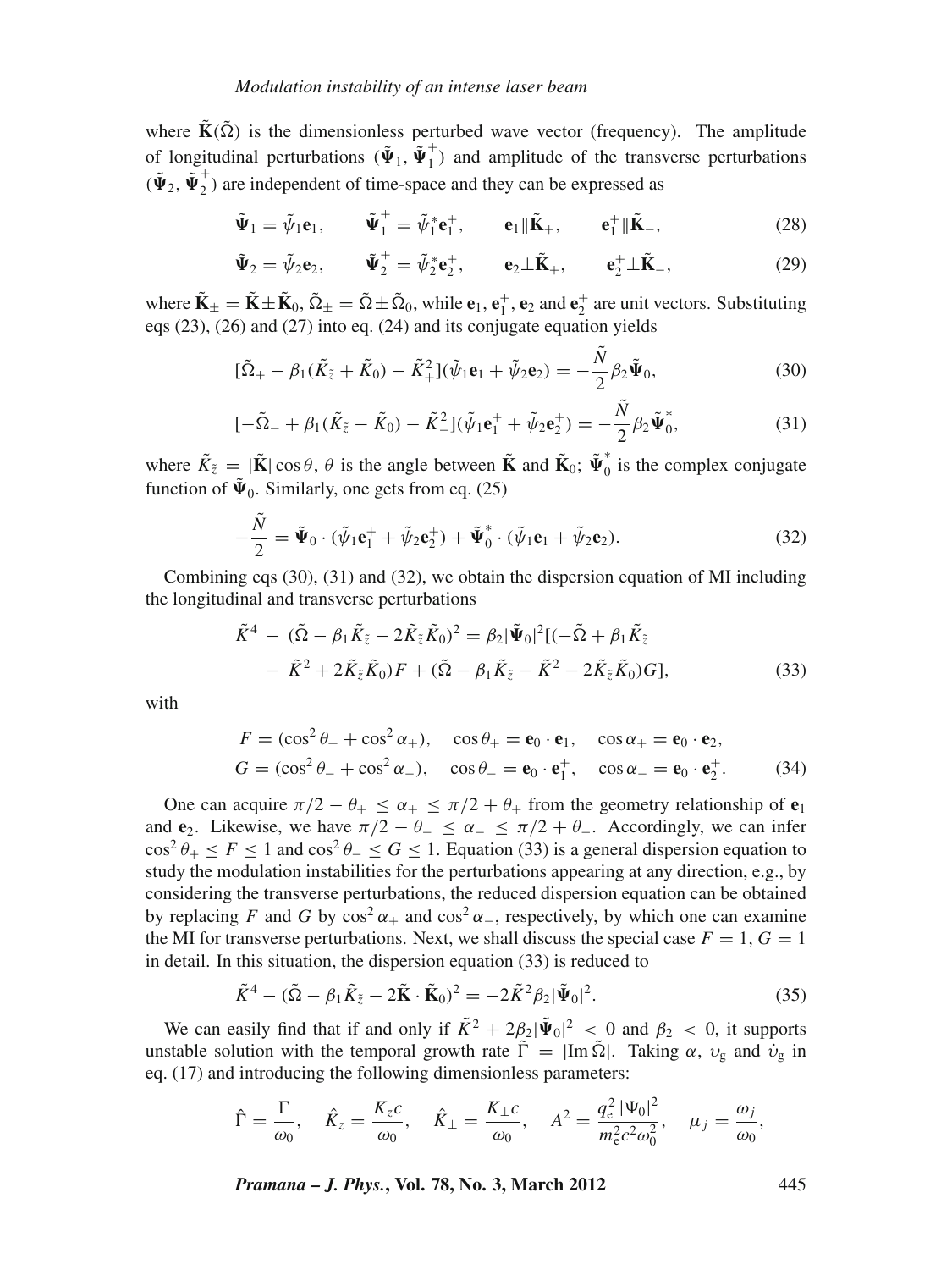we get the dimensionless temporal growth rate

$$
\hat{\Gamma} = \frac{1}{2} [-(\omega \hat{K}_z^2 + \hat{K}_\perp^2)^2 + A^2 (1+p)\mu_e^2 (\omega \hat{K}_z^2 + \hat{K}_\perp^2)]^{1/2},\tag{36}
$$

and the conditions for which the instability occurs

$$
\varpi \hat{K}_z^2 + \hat{K}_\perp^2 < (1+p)\mu_e^2 A^2, \quad \frac{(1+p)}{(1+p) + \mu_1(1-p)} > 0,\tag{37}
$$

where we have denoted the positron-to-electron density ratio  $p = n_{p0}/n_{e0}(p \le 1)$ and accordingly  $n_{i0}/n_{e0} = 1 - p$ . Furthermore,  $\overline{\omega} = (1 + p)\mu_e^2 + \mu_1(1 - p)\mu_e^2$  is introduced. From eq. (36), one can find that, for  $\hat{K}_{\perp} = 0$ , the maximum growth rate  $\Gamma_{\text{max}} = A^2(1+p)\mu_e^2/4$  when  $\hat{K}_z = A\mu_e\sqrt{(1+p)/(2\pi)}$ . Similarly, for  $\hat{K}_z = 0$ ,  $\Gamma_{\text{max}}$ is the same as the former, but occurs at  $\hat{K}_{\perp} = A\mu_{\rm e}\sqrt{(1+p)/2}$ . What is more, we  $\hat{K}_{\rm e} = A\mu_{\rm e}$ can conclude that  $\mu_e^2 \leq 1/(1 + p + \mu_1(1 - p))$  in view of the linear dispersion relation  $\omega^2 = k^2 c^2 + \omega_{\text{pe}}^2 + \omega_{\text{pp}}^2 + \omega_{\text{pi}}^2$ . When  $p = 0$ , it has  $\mu_{\text{e}}^2 \le 1$  and is represented as the case of pure electron–ion plasmas. When  $p = 1$ , it has  $\mu_e^2 \leq 0.5$  and is the case of pure electron– positron plasmas. For the general cases, e.g.,  $p = 0.2$ , it has  $\mu_e^2 \le 1/(1.2 + 0.8\mu_1)$  and is the case of electron–positron–ion plasmas.

To estimate the temporal growth rate with respect to  $\hat{K}_z$  and  $\hat{K}_\perp$ , eq. (36) is numerically calculated. The results are shown in figure 1 for  $\omega_0 = 1.88 \times 10^{15} \text{ s}^{-1}$ ,  $A^2 = 0.734$ 



**Figure 1.** Surface plots of normalized temporal growth rate  $\Gamma/\omega_0$  as a function of  $\ddot{K}_z$  and  $\ddot{K}_\perp$ , where  $\mu_e = 0.7$ ,  $\mu_1 = 1/1836$  and the laser intensity  $\approx 10^{18} \,\text{W} \cdot \text{cm}^{-2}$ (i.e.  $A^2 = 0.734$ ). The positron-to-electron density ratio is varied for (a)  $p = 0$ , (b)  $p = 0.2$ , **(c)**  $p = 0.6$ , **(d)**  $p = 1$ .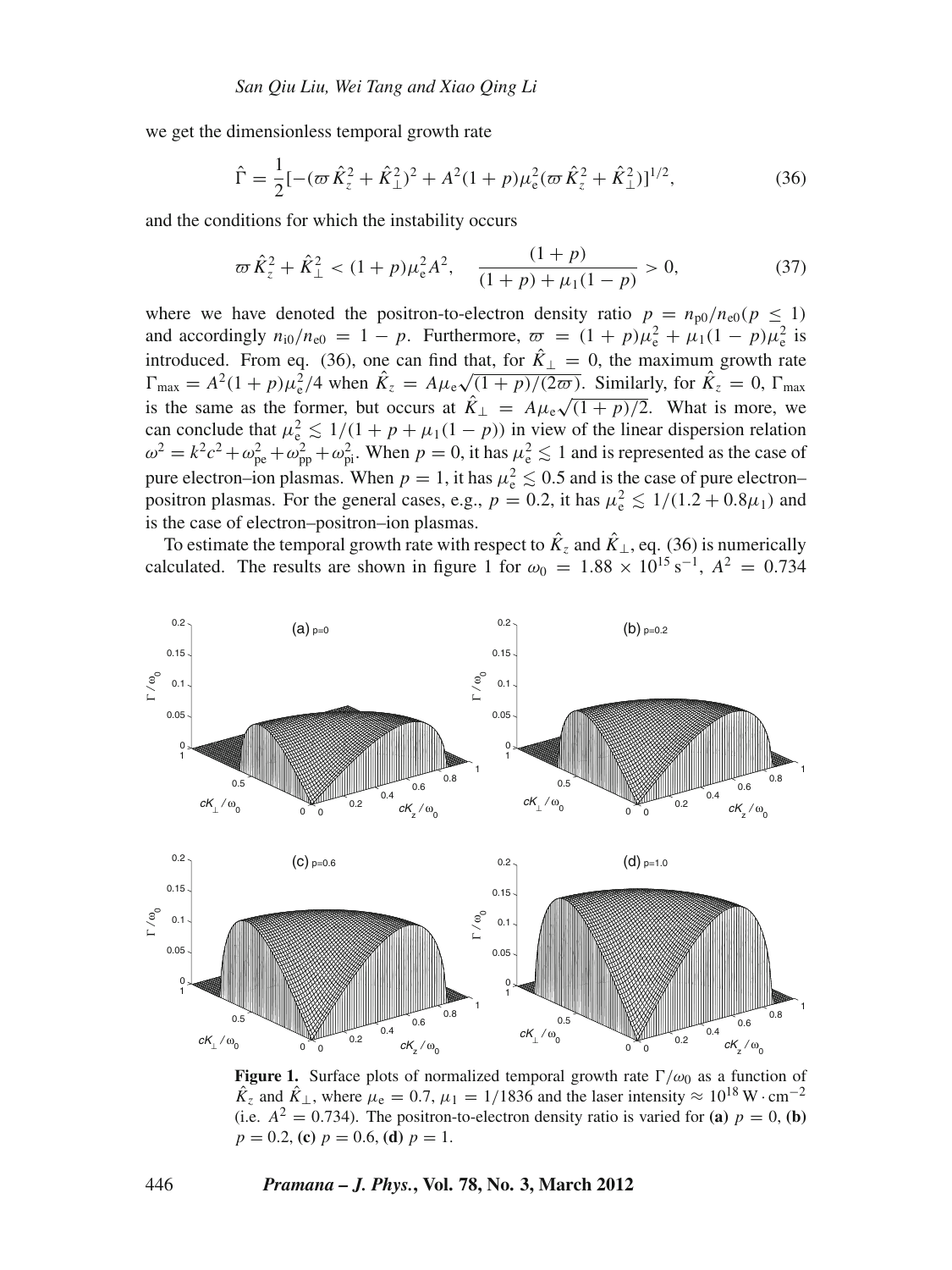

**Figure 2.** The curves of temporal growth rate  $\Gamma/\omega_0$  against  $\hat{K}_z$ ,  $\hat{K}_\perp$ , respectively. The parameters are **(a)**  $\hat{K}_{\perp} = 0$ ,  $\mu_e = 0.7$ ,  $p = 0, 0.2, 0.6, 1$ , **(b)**  $\hat{K}_{z} = 0$ ,  $\mu_e = 0.7$ ,  $p = 0, 0.2, 0.6, 1,$  **(c)**  $\hat{K}_{\perp} = 0$ ,  $p = 0.6$ ,  $\mu_e = 0.2, 0.5, 0.7$  and **(d)**  $\hat{K}_{z} = 0$ ,  $p = 0.6$ ,  $\mu_{\rm e} = 0.2, 0.5, 0.7$ . The other parameters are the same as those used in figure 1.

and  $\mu_1 = 1/1836$ . We take  $\mu_e = 0.7$  according to the range of  $\mu_e^2$ . Based on the same parameters, some curves of temporal growth rate against  $\hat{K}_z$ ,  $\hat{K}_\perp$  respectively are displayed in figures 2a and 2b so as to compare the magnitude of temporal growth rate for different positron-to-electron density ratio *p*. On the contrary, the curves of temporal growth rate  $\Gamma/\omega_0$  as a function of wave number  $(\hat{K}_z, \hat{K}_\perp)$  with some selected values of  $\mu_e$  for a given  $p = 0.6$  are plotted in figures 2c and 2d. It should be mentioned that the increase of  $\mu_e$  means the laser gets closer to the critical surface.

It can be observed from figure 1 that the MI occurs in the small wave number region and the increase in positron-to-electron density ratio expands the instability region at the *K*<sup>⊥</sup> direction towards higher wave numbers but does not arouse displacement of instability region along the  $K_z$  direction. From figures 2a and 2b we can obviously note that, for any fixed  $\hat{K}_z$  or  $\hat{K}_\perp$ , there is an increase in the growth rate if the positron-to-electron density ratio *p* increases. In other words, the instability growth rate is shown to suppress with increasing ion concentration. We also can see from figures 2c and 2d that, for any fixed  $K_z$  or  $K_{\perp}$ , the temporal growth rate increases as  $\mu_e$  increases. That means the growth rate of MI goes up significantly when laser approaches the critical surface.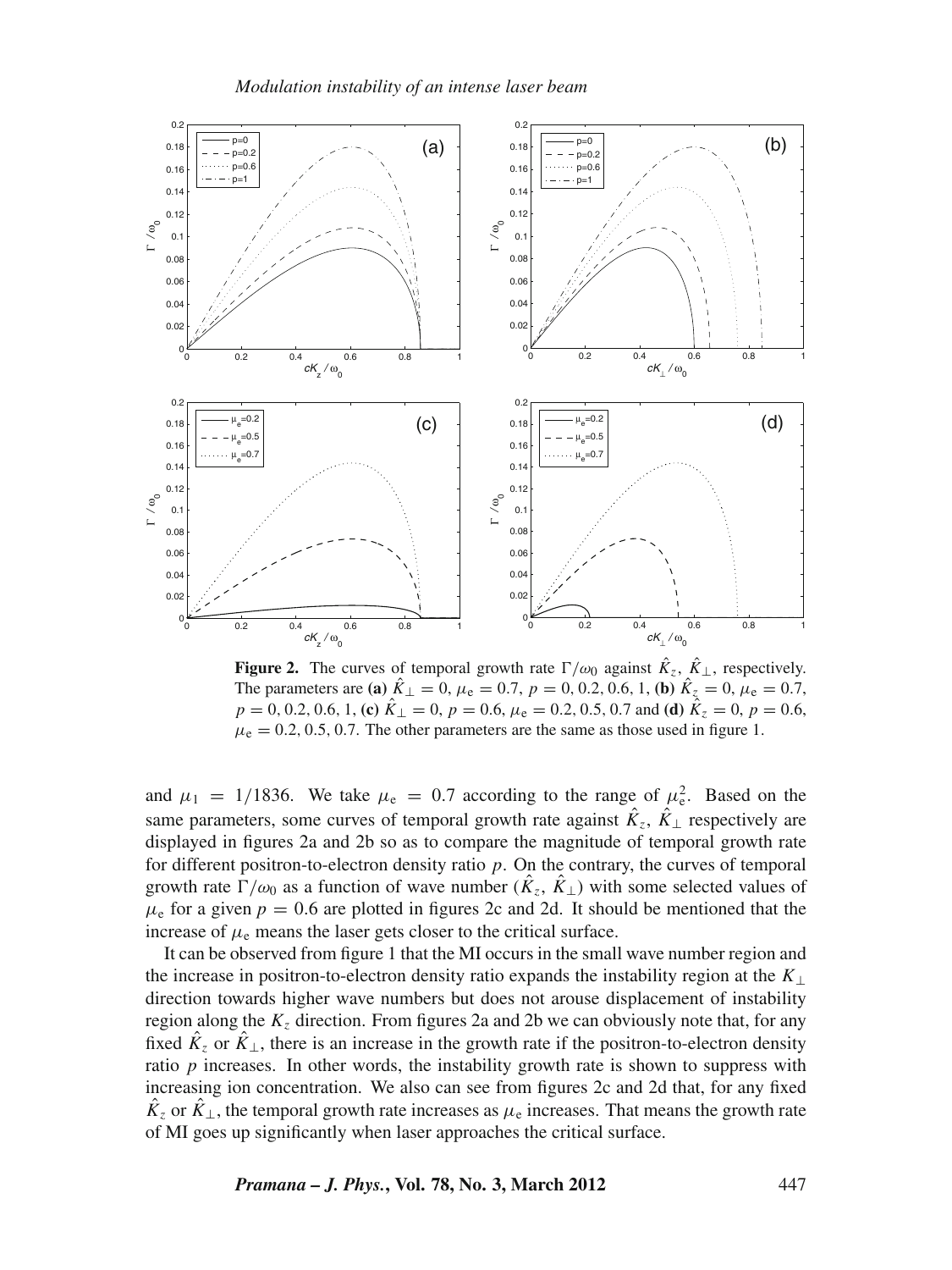## **5. Conclusion**

In this paper, we have derived the nonlinear dispersion relation for the intense circularly polarized laser radiation in an unmagnetized, cold e–p–i plasma. Then the 3D nonlinear governing equation for the envelope of laser electric field is obtained and the MI has been analysed. In the process of analysis, the effect of positron concentration on the temporal growth rate of MI is investigated. From the above study, we arrive at the following conclusions:

- (1) It is found that the presence of positron modifies the instability region, the increase in positron-to-electron density ratio shifts the instability region towards higher vertical wave numbers but does not cause displacement of instability region along the parallel wave number direction. This is determined by the conditions for which MI occurs.
- (2) The growth rate increases with the increase in positron-to-electron density ratio until the ion concentration decreases to zero which behaves as a pure electron–positron plasma. That means, the presence of the positron stimulates the occurrence of MI. The physical explanation regarding this is as follows: in an electron–positron–ion plasma, the ions are almost immobile and the effect of relativistic laser on it is negligible, but the effect is great on electrons and positrons whose mass increase due to the relativistic effect. We all know that the nonlinearities arising from the variation of mass of the relativistic particles may excite the MI, and thus the electrons and positrons have significant contributions on the MI.
- (3) According to the nonlinear governing equations (20) and (22), it can be seen that the transverse plasmons are modulated by the low-frequency density variation. Near the critical surface in the laser–plasma, it is hard for the transverse plasmons to escape because of the very small group velocities. Thus the interaction between the transverse plasmons and low-frequency density variations is very strong, and the growth rate of MI increases remarkably.

It should be pointed out that the Karpman method is valid only for the weakly nonlinear regime; it cannot be applied directly to the ultrarelativistic regime. For a uniform pump field, the MI would lead to the formation of localized field with different longitudinal and transverse characteristic scales. It may result in filamentation, envelope solitons and other nonlinear phenomena in the laser–plasma. Therefore, the results of our investigation will be helpful in understanding the nonlinear propagation and instability behaviour of high-frequency electromagnetic waves in astrophysical and laboratory plasmas.

## **Acknowledgements**

This work was supported by the International S&T Cooperation Program of China (2009D FA02320), Program for Innovative Research Team in JiangXi Province (2010DQB00900), the National Basic Research Program of China (973 Program) (No. 2010CB635112) and the National Natural Science Foundation of China under Grant No. 11178002.